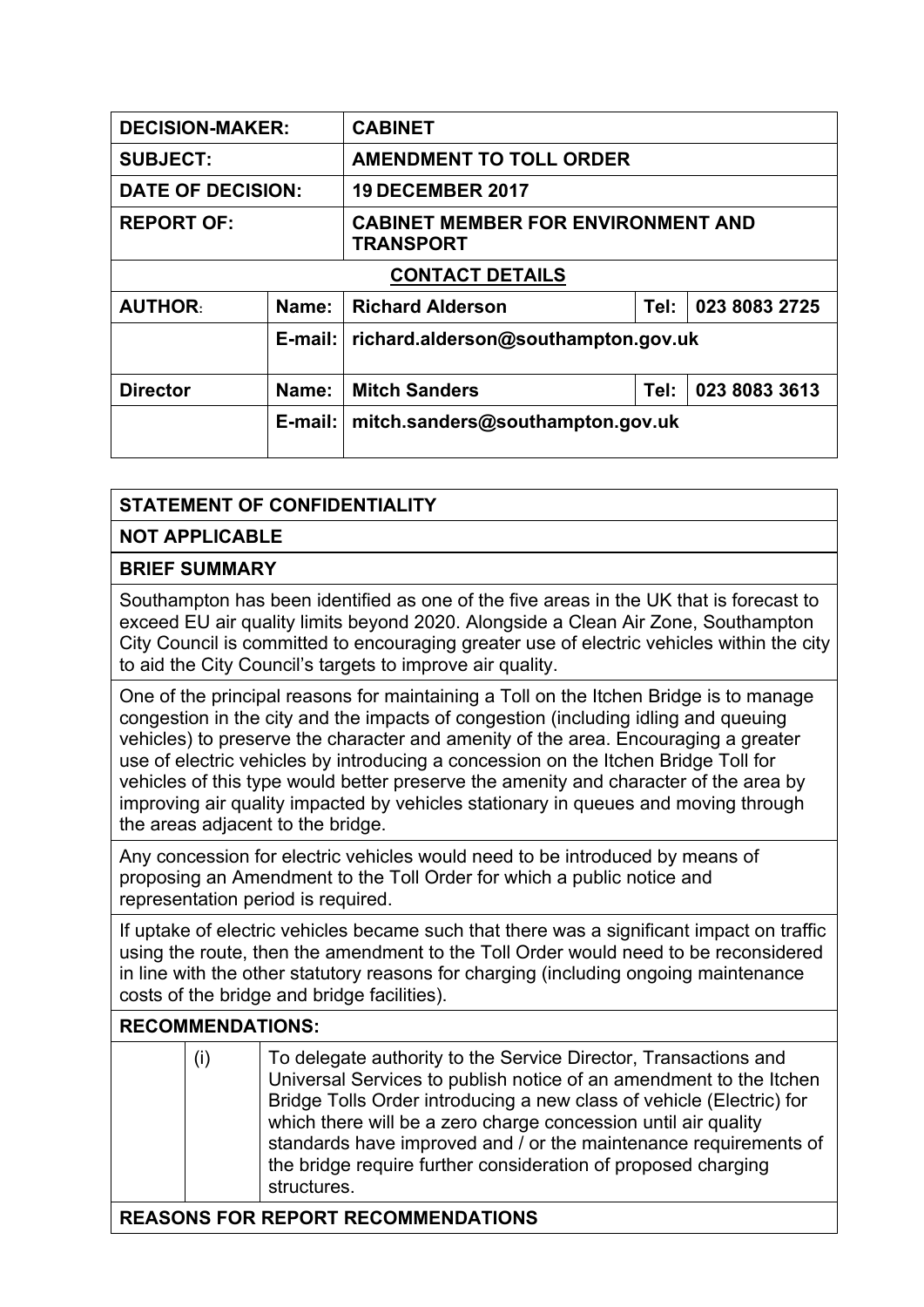| 1. | To encourage drivers to use electric vehicles for the benefit of air quality in<br>Southampton, in the region of the A3025 and the City Centre to improve the<br>quality of the environment in the areas adjacent to the Itchen Bridge where<br>traffic congestion occurs at peak times.                                                                                                                                                                                                                                                                                                                                                                                                                                                                                                                                                                                                                                                                                                                                                                                                                                                                                                             |
|----|------------------------------------------------------------------------------------------------------------------------------------------------------------------------------------------------------------------------------------------------------------------------------------------------------------------------------------------------------------------------------------------------------------------------------------------------------------------------------------------------------------------------------------------------------------------------------------------------------------------------------------------------------------------------------------------------------------------------------------------------------------------------------------------------------------------------------------------------------------------------------------------------------------------------------------------------------------------------------------------------------------------------------------------------------------------------------------------------------------------------------------------------------------------------------------------------------|
|    | ALTERNATIVE OPTIONS CONSIDERED AND REJECTED                                                                                                                                                                                                                                                                                                                                                                                                                                                                                                                                                                                                                                                                                                                                                                                                                                                                                                                                                                                                                                                                                                                                                          |
| 2. | Not amending the Toll Order                                                                                                                                                                                                                                                                                                                                                                                                                                                                                                                                                                                                                                                                                                                                                                                                                                                                                                                                                                                                                                                                                                                                                                          |
|    | <b>DETAIL (Including consultation carried out)</b>                                                                                                                                                                                                                                                                                                                                                                                                                                                                                                                                                                                                                                                                                                                                                                                                                                                                                                                                                                                                                                                                                                                                                   |
| 3. | Southampton has been identified as one of the five areas in the UK that is<br>forecast to exceed EU air quality limits beyond 2020. Alongside a Clean Air<br>Zone, Southampton City Council is committed to encouraging greater use of<br>electric vehicles (EV) within the city to aid the City Council's targets to<br>improve air quality. This has included examining concessions for Electric<br>Vehicles to encourage drivers to adopt this technology at an early stage<br>where this delivers environmental improvements and or addresses air quality<br>issues caused by vehicle congestion. The City Council has already<br>implemented a 90% discount on City Centre Parking Season Tickets for<br>electric vehicle users.                                                                                                                                                                                                                                                                                                                                                                                                                                                                |
| 4. | The Itchen Bridge was opened in 1977 to improve access from the east side<br>of the city to the City Centre. A toll was introduced to;                                                                                                                                                                                                                                                                                                                                                                                                                                                                                                                                                                                                                                                                                                                                                                                                                                                                                                                                                                                                                                                               |
|    | cover the costs of construction and ongoing maintenance<br>i)<br>preserve the character and amenity of the area by controlling the<br>$\mathsf{ii}$ )<br>composition and flow of traffic using the bridge                                                                                                                                                                                                                                                                                                                                                                                                                                                                                                                                                                                                                                                                                                                                                                                                                                                                                                                                                                                            |
|    | The standard toll charge for a car at peak times is £0.60 while the off-peak<br>charge is £0.50. Residents of Southampton are entitled to a discount of £0.20<br>per crossing through the use of a Smart Cities card. The Bridge sees in the<br>region of 7M crossings per annum with the tolls generating revenue of<br>approximately £3.2M.                                                                                                                                                                                                                                                                                                                                                                                                                                                                                                                                                                                                                                                                                                                                                                                                                                                        |
| 5. | One of the principal reasons for maintaining the Toll on the Bridge is to<br>preserve the amenity and character of the area. As air quality can be<br>considered a key component of the amenity of the area, the Council could<br>consider amending the Toll Order to create a new class of vehicle that would<br>allow a concession for electric vehicles. This would encourage a greater<br>proportion of vehicles using the route to be electric for the benefit of air quality<br>within the area. To further ensure that the amenity and character of the area<br>is maintained, the electric vehicle concession should only be available to<br>traffic that is local in nature. Once uptake of electric vehicles by drivers using<br>the route is such that there is an impact on traffic through the area (i.e.<br>improved air quality but increased congestion) or the maintenance and<br>planned maintenance requirements of the bridge require further investment,<br>the Amendment to the Toll Order would need to be reconsidered to once<br>again ensure the character and amenity of the area is preserved and planned<br>and reactive maintenance costs are covered by toll revenue. |
| 6. | The Toll is regulated by statute by the Hampshire Act 1983 and the Toll Order<br>made pursuant to that Act. Any changes to the Tolls and/or concessions<br>requires an amendment to the Toll Order. The amendment needs to be<br>formally proposed and there is statutory representation period of 21 days to<br>enable the public to make comment or objection. These representations are<br>then taken into consideration before a final decision is made on whether to<br>implement the amendment and revise the Toll Order. A report will be                                                                                                                                                                                                                                                                                                                                                                                                                                                                                                                                                                                                                                                     |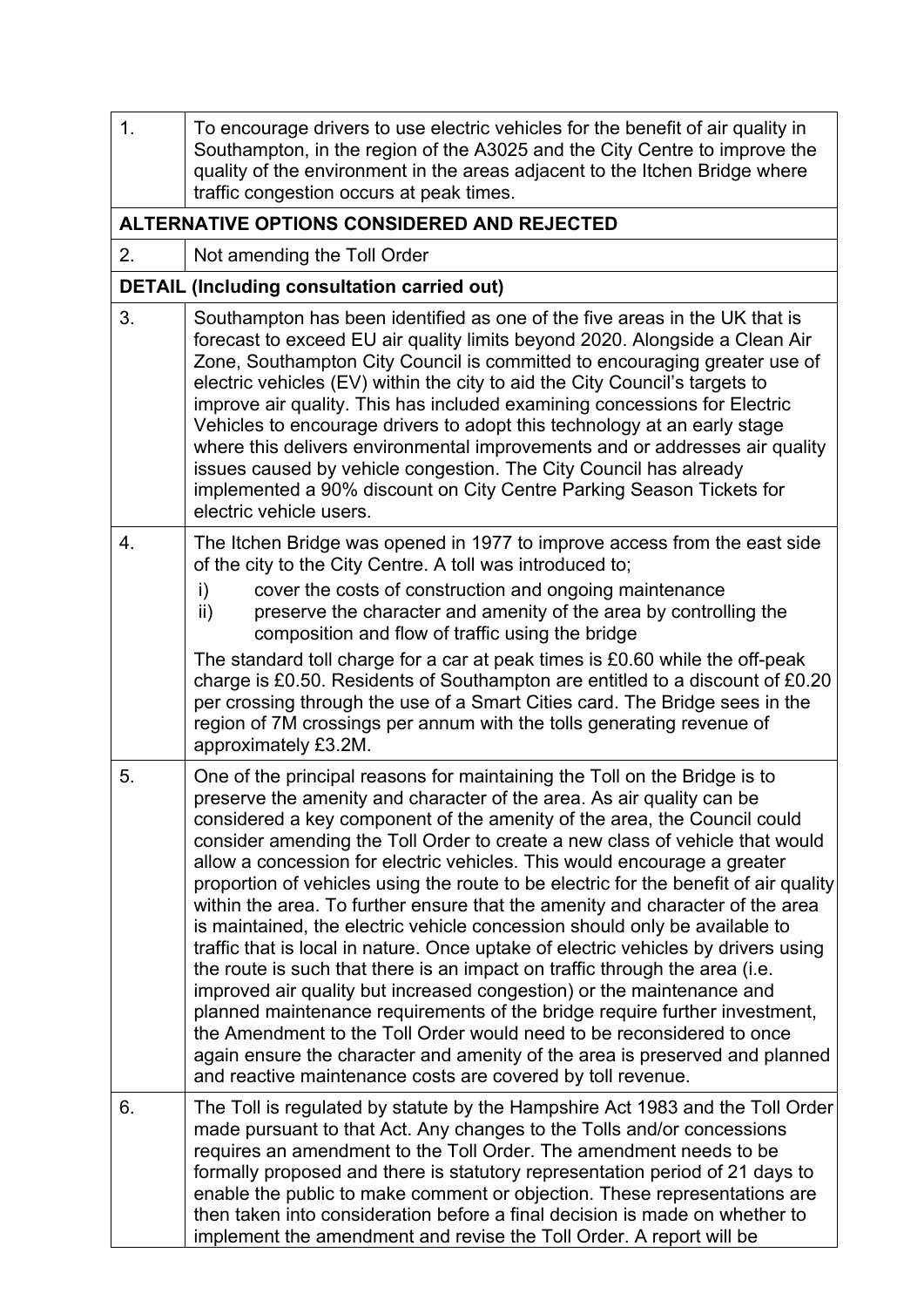|                                     | presented to cabinet to consider those objections or representations in due<br>course.                                                                                                                                                                                                                                                                                                                                                                                                                                                                                                                                                                                                                                                                                                                                    |  |  |
|-------------------------------------|---------------------------------------------------------------------------------------------------------------------------------------------------------------------------------------------------------------------------------------------------------------------------------------------------------------------------------------------------------------------------------------------------------------------------------------------------------------------------------------------------------------------------------------------------------------------------------------------------------------------------------------------------------------------------------------------------------------------------------------------------------------------------------------------------------------------------|--|--|
|                                     | <b>RESOURCE IMPLICATIONS</b>                                                                                                                                                                                                                                                                                                                                                                                                                                                                                                                                                                                                                                                                                                                                                                                              |  |  |
|                                     | <b>Capital/Revenue</b>                                                                                                                                                                                                                                                                                                                                                                                                                                                                                                                                                                                                                                                                                                                                                                                                    |  |  |
| 7 <sub>1</sub>                      | The Itchen Bridge generates around £3.2M of revenue per annum. As<br>electric vehicles currently represent around 1% of road traffic, the initial<br>impact to revenue is expected to be minimal. Mid-range forecasts suggest<br>that by 2020, 3.1% of vehicles will be electric and by 2025, 12.5% of<br>vehicles will be electric. Assuming traffic across the Itchen Bridge remains<br>relatively static, the revenue loss can be estimated as follows;<br>2018/19 - £32,000<br>2020/21 - £99,200<br>2025/26 - £400,000                                                                                                                                                                                                                                                                                                |  |  |
| 8.                                  | The legal costs for proposing an amendment to the Toll Order are likely to<br>between £4,000 and £8,000 depending on the volume of the consultation<br>responses.                                                                                                                                                                                                                                                                                                                                                                                                                                                                                                                                                                                                                                                         |  |  |
|                                     | <b>Property/Other</b>                                                                                                                                                                                                                                                                                                                                                                                                                                                                                                                                                                                                                                                                                                                                                                                                     |  |  |
| 9.                                  | N/A                                                                                                                                                                                                                                                                                                                                                                                                                                                                                                                                                                                                                                                                                                                                                                                                                       |  |  |
|                                     | <b>LEGAL IMPLICATIONS</b>                                                                                                                                                                                                                                                                                                                                                                                                                                                                                                                                                                                                                                                                                                                                                                                                 |  |  |
|                                     | Statutory power to undertake proposals in the report:                                                                                                                                                                                                                                                                                                                                                                                                                                                                                                                                                                                                                                                                                                                                                                     |  |  |
| 10.                                 | Southampton City Council has the statutory power to propose and<br>subsequently Amend the Toll Order subject to a formal public notice and<br>representation period.                                                                                                                                                                                                                                                                                                                                                                                                                                                                                                                                                                                                                                                      |  |  |
| 11.                                 | Section 22 of the Hampshire Act 1983 grants the Council the powers to<br>maintain a toll on the bridge. Furthermore, Section 22 Part 3 states that, "In<br>exercising their powers under this section, the council shall have regard to<br>the need to control the composition and flow of traffic over the bridge so<br>as to avoid causing traffic congestion in areas adjacent to the bridge and so<br>as to preserve the character and amenities of those areas." In proposing<br>this amendment, the Council is seeking to control the composition of traffic,<br>specifically the means by which vehicles are powered, to protect the<br>character and amenities of the area, <i>i.e.</i> air quality where emissions are<br>being generated by vehicle usage of this key route into and out of the City<br>Centre. |  |  |
|                                     | <b>Other Legal Implications:</b>                                                                                                                                                                                                                                                                                                                                                                                                                                                                                                                                                                                                                                                                                                                                                                                          |  |  |
| 12.                                 | In considering the impact of the introduction of the revised Toll class and<br>concession, the Council must have regard to the impact of its proposals under<br>the Public Sector Equality Duty (s.149 Equality Act 2010) and be prepared to<br>take steps to mitigate any negative impacts associated with the proposals. A<br>detailed equality impact assessment will be undertaken and updated as the<br>representation period progresses to identify any positive or negative impacts<br>on protected characteristics or mobility vehicle users etc. arising out of the<br>proposals and what steps may be required to address any such impacts.                                                                                                                                                                     |  |  |
| <b>RISK MANAGEMENT IMPLICATIONS</b> |                                                                                                                                                                                                                                                                                                                                                                                                                                                                                                                                                                                                                                                                                                                                                                                                                           |  |  |
| 13.                                 | The key risk is that an Amendment to the Toll Order is subject to a formal                                                                                                                                                                                                                                                                                                                                                                                                                                                                                                                                                                                                                                                                                                                                                |  |  |